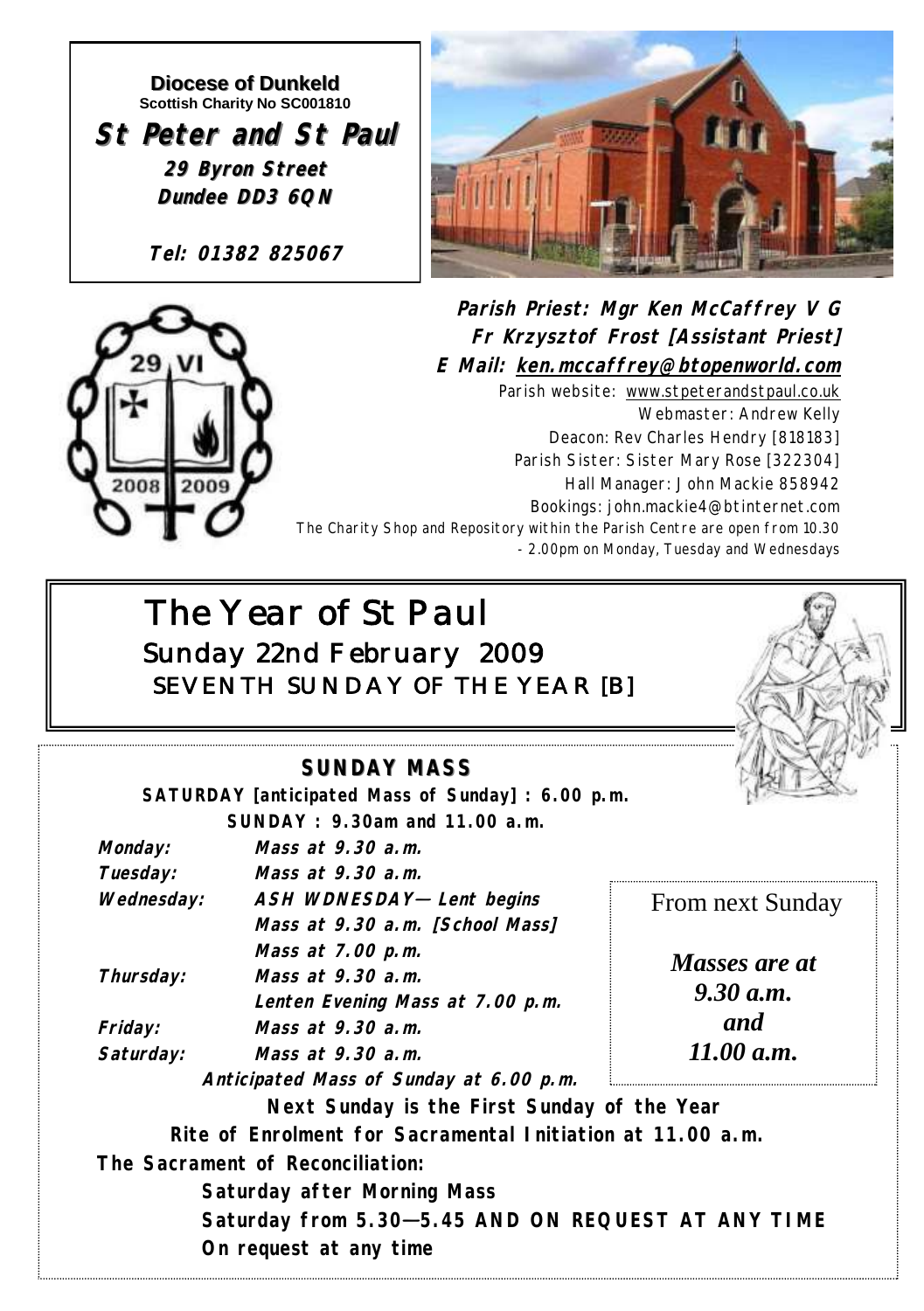*Last Sunday's Collection was £866.24. Many thanks for your generosity A SECOND COLLECTION for the African Missions will be taken up today - the last Sunday before Lent*

### *PARISH CENTRE*

**The Parish Centre & Charity Shop is now open—Mondays, Tuesdays & Wednesdays**

#### **SACRAMENTAL PREPARATION**

*First Reconciliation will be celebrated tomorrow, Monday 23rd February at 11.00 a.m., in the Church.*

*The Rite of Enrolment for the Sacraments of Confirmation and Eucharist will take place on Sunday 1st March - First Sunday in Lent, with Confirmation on Wednesday 13th May and First Communions on Sunday 31st May at 11.00 Mass - Pentecost Sunday.*

MASS TIME CHANGE; From next Sunday, 1st March [First Sunday in Lent] the 11.30 a.m. Mass will begin at 11.00 a.m. Please note this change

The Annual Diocesan Pilgrimage to Lourdes, led by Bishop Logan will be from 20th - 27th July 2009, flying direct from Edinburgh. Details and Forms are in the Sacristy or can be obtained from Mancunia travel—www.mancunia.com or e mail at office184@mancunia.com

DUNKELD DIOCESAN DIRECTORY The Dunkeld Directory for 2009 is now on sale at the back of the Church, price £2.50

### EUCHARISTIC ADORATION Eucharistic Adoration on Wednesdays

### **SCIAF**

Our SCIAF BOXES will be issued today and you are asked to take a box and return it on Holy Thursday.

NOVENA TO OUR LADY ON SATURDAYS after Morning Mass on Saturdays.

*CHILDREN'S LITURGY OF THE WORD The Children's Liturgy of the Word will continue at 11.30 a.m. Mass.* 

Please pray for**: Magnes Smith, Hazel Provost & John Scullion,** recently deceased; for **Peter Duff, Andy Greig, James Dailly, Margaret Dailly & John Macgregor** whose anniversaries occur at this time; and for all who are in hospital [*Nan Grant, David Donnett, Nessie McNaughton, Mary McIrvine, Gloria Thomson]*

#### CATHOLIC PAPERS

Our Catholic Paper are on sale at the back of the Church. Please note that the Scottish Catholic Observer is now priced at 90p.

### **PROCLAIMING OUR FAITH**

The latest issue Proclaiming our Faith Update has been issued this week to all who contribute to this special fund. Thanks to all who support this initiative and to Brida Tennant who looks after it for us.

Please take a copy of the leaflet and read about the work of Proclaiming our Faith and, if you would like to subscribe, please contact Brida or Fr Ken.

### **KEEPING LENT**

During the Season of Lent we will have **EVENING MASS** on Thursdays at 7.00 p.m., so that people who are working may manage to attend a weekday Mass in Lent. During Lent there will be Evening Mass in St Francis' on Tuesdays at 6.30, in St Joseph's on Wednesdays at 6.00 and in St Peter and St Paul's on Thursdays at 7.00.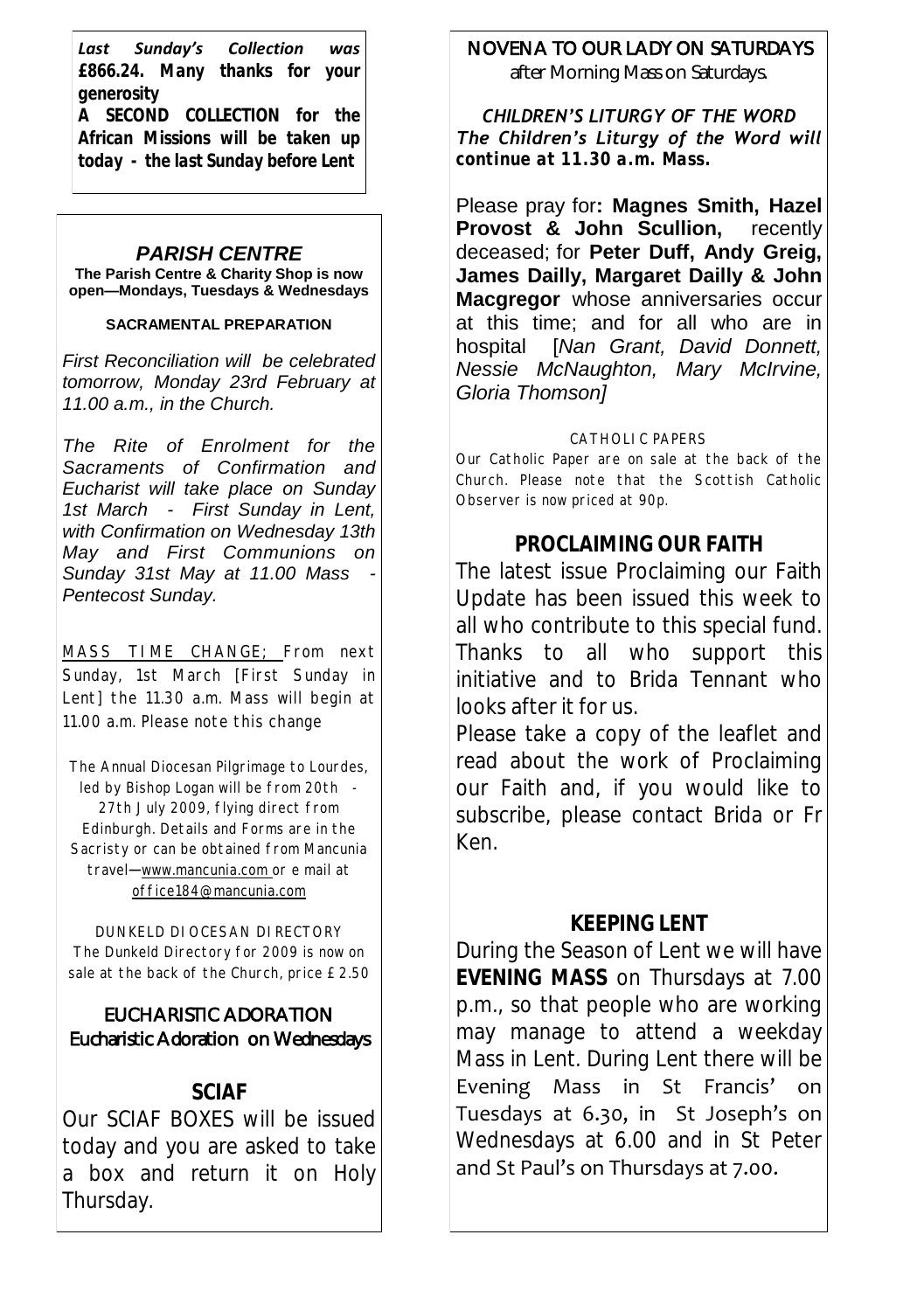### **JOURNEY OF FAITH**

**We have one candidate at the moment for Reception into the Church at Easter. This opportunity allows us to resume the JOURNEY OF FAITH after Evening Mass on Thursdays, beginning this Thursday, 26th February. We will use EVANGELIUM, a programme prepared by CTS and we will have our sessions in the Small Chapel. Each session will last approximately 1 hour. If you wish to take part, please let Fr Ken know as soon as possible so that booklets can be ordered.**

#### **OBERAMMERGAU**

It is with regret that the trip to Oberammergau in 1010 has been cancelled due to lack of interest. All deposits will be returned.

### **ST PATRICK'S NIGHT SOCIAL EVENING**

There will be a Social Evening to mark St Patrick's Day on Friday 13th March, from 7.30 midnight in the Parish Centre. Light supper, bar and great Irish Music. Tickets are £6.00

#### **THANKS**

The Parish Centre Management thank Moyra Foley for the donation of the piano she won in the Classic FM Competition. We are now looking for someone to play it on Wednesdays from 1.00— 2.30 after the Lunch Club, to entertain our friends from Wellgate Day Care service. Contact John on 858942 if you can help.

### **St Peter and St Paul's Gift Aid – 2009**

Our Gift Aid scheme will continue as before with the Parish receiving tax back on all monies given to the Church by those who have signed up and are putting their offerings in the envelopes provided. If you have not already done so please get an application form from Brida Tennant or Margaret Macbeth for the Gift Aid scheme. I would ask you to **please consider this.** It is so easy and brings in much needed revenue for our Church. There are approximately 73 parishioners (active) enrolled in the Gift Aid scheme **They will receive a confidential note of the number of envelopes used and their total contribution for the year at then end of the tax year],** and from that amount we collect on average £6,000 per year from the taxman – think how much more we would collect if everyone who pays tax joins up

**We have 600 parishioners registered in our Parish.** The Gift Aid form is simple to complete and all it requires is that you state that you want the Church to be able to claim, from the government, the tax on any donations you ever make. This declaration lasts all your life, although you can cancel it (in writing) at any time if you choose. You will then be given envelopes with a number and not your name and your donation is recorded each week against that number. There is complete confidentiality and all paperwork for the Gift Aid scheme is kept in a locked cabinet. We must, of course, be able to tell the Inland Revenue each year exactly how much has been given - there can be no doubt about the total. Along with the weekly envelopes we will also include envelopes for Christmas, Easter, Holydays of Obligation and Second Collections – it does not matter how little or how large your contribution. It is also possible to make a "one-off" donation – the Church is entitled to claim for all monies given. Please note that there is no demand upon you to give extra – as always, only give what you can afford.

**In previous years we have received 28 pence for every £1 you give, this has now been reduced to 25 pence from the taxman for every £1 you give. So we need more people who pay tax, to sign up. A Gift Aid form increases the value of your offering enormously and costs you nothing; If you are a tax payer (and this is not just income tax) will you please consider signing up for this scheme?**

> **There is no need : to state what you will donate to state how regularly you give to fill in lengthy forms to renew annually**

**And you can opt out at any time you wish. Application forms are also held in the Sacristy**

*Please consider using the Gift Aid Scheme.*